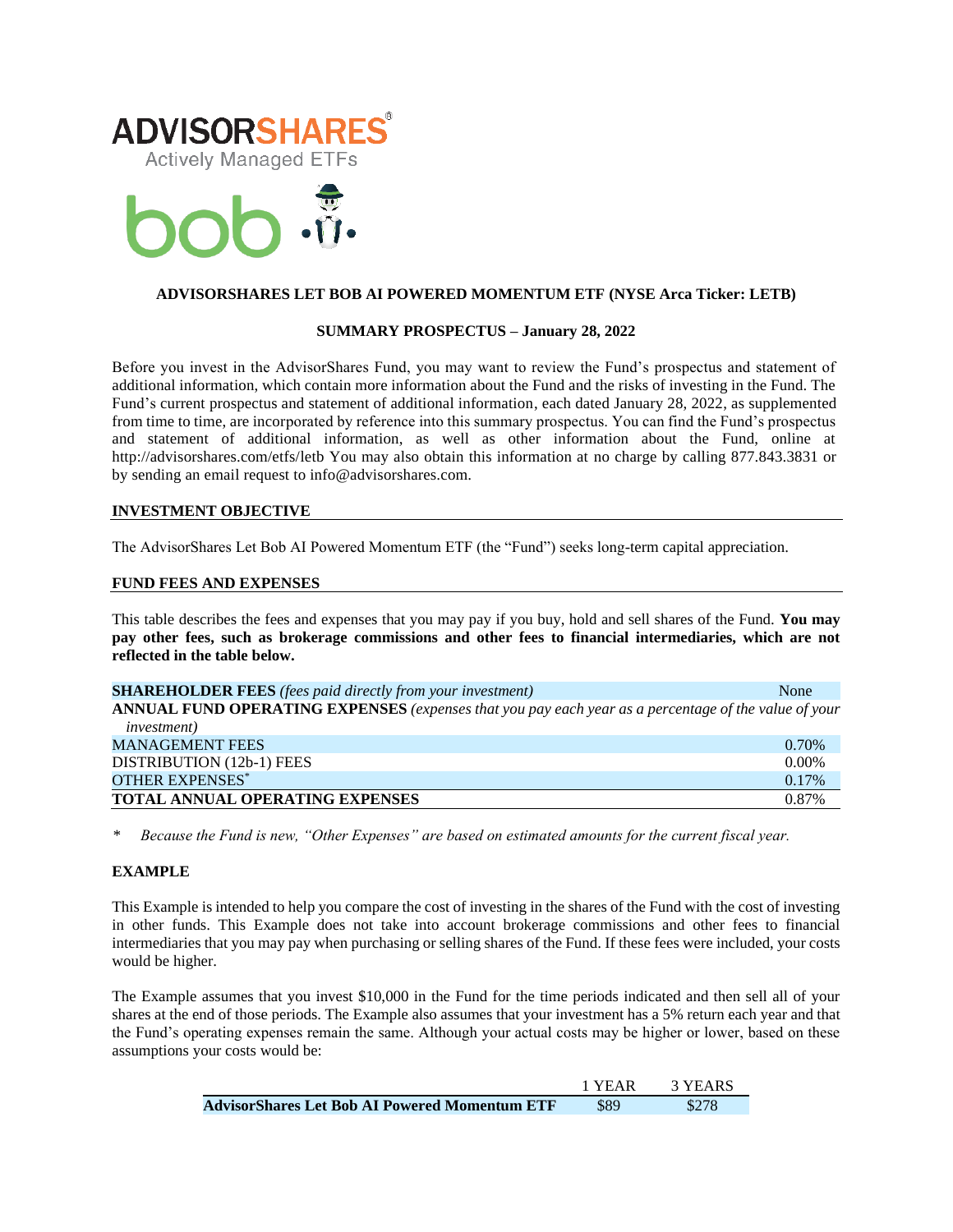## **PORTFOLIO TURNOVER**

The Fund pays transaction costs, such as commissions, when it buys and sells securities (or "turns over" its portfolio). A higher portfolio turnover rate may indicate higher transaction costs and may result in higher taxes when Fund shares are held in a taxable account. These costs, which are not reflected in Total Annual Operating Expenses or in the Example, affect the Fund's performance. The Fund is new and does not yet have a portfolio turnover rate.

## **PRINCIPAL INVESTMENT STRATEGIES**

The Fund is an actively managed exchange-traded fund ("ETF") that seeks to achieve its investment objective by tactically investing in U.S. exchange listed equity securities, primarily consisting of common stock of large-, mid-, and small-capitalization companies. The Fund typically holds positions in each of these three market capitalizations and the allocation of assets to each individual stock within each market capitalization is typically equal weighted.

AdvisorShares Investments, LLC (the "Advisor"), the Fund's investment advisor, allocates the Fund's portfolio investments using research obtained from Let Bob, LLC ("Let Bob"), a smart-charting platform that incorporates fundamental and technical analysis with modern artificial intelligence capabilities. Let Bob has agreed to provide its proprietary artificial intelligence security selection process to the Advisor for purposes of managing the Fund. Beginning with a universe of companies representing the broad U.S. stock market, Let Bob's proprietary and thirdparty machine learning algorithms identify stocks of companies demonstrating the highest momentum in public sentiment *(i.e.*, sentiment momentum) as measured by their digital footprint as well as by momentum in their stock price. The Advisor also consults Let Bob's proprietary macro (overall market or grouping) momentum and individual stock momentum strategy to determine when to move some or all of the Fund's assets to cash or cash equivalents, as described below. Momentum is defined as the rate of acceleration of the price of a security or group of securities.

Sentiment momentum analysis utilizes a systematic quantitative research platform that combines a company's digital performance data (data about the online interactions between customers and the websites and other digital properties of the company) with fundamental financial data (such as revenue and earnings per share) to identify companies that are likely to surprise the market with better than expected financial achievement in upcoming quarters. After compiling the digital performance data for any individual company or group of companies into a digital footprint, the algorithms identify companies that are outperforming in their industry and are projected to exceed outside analyst sentiment or expectations. The highest ranked companies in each market capitalization group are then measured for price momentum to identify the highest ranked securities in that group.

To seek to manage risk, the Advisor measures downward momentum to determine when to avoid stocks of certain market capitalizations. The Advisor also evaluates individual stock price momentum to determine when to sell a security and either allocate that capital to cash or cash equivalents or reallocate that capital to another security if macro indicators are still showing positive momentum for that capitalization group.

The Advisor may move the Fund partially or fully to a defensive cash position if all indicators show negative momentum and may keep the Fund in cash or cash equivalents until those market indicators change. The Fund's strategy may frequently involve buying and selling securities, which may lead to high portfolio turnover. While investing in a particular sector is not a strategy of the Fund, its portfolio may be significantly invested in one or more sectors as a result of the security selection decisions made pursuant to its strategy.

While it is anticipated that the Advisor will purchase and sell securities based on the research of Let Bob's algorithms, the Advisor has full discretion over investment decisions for the Fund. Therefore, the Advisor has full decision-making power at all times including when it believes that the recommended portfolio does not further the Fund's investment objective or fails to take into account company events such as corporate actions, mergers and spin-offs.

# **PRINCIPAL RISKS OF INVESTING IN THE FUND**

The Fund is subject to a number of risks, described below, that may affect the value of its shares, including the possible loss of money. As with any fund, there is no guarantee that the Fund will achieve its investment objective.

**Equity Risk.** The prices of equity securities rise and fall daily. These price movements may result from factors affecting individual issuers, industries or the securities market as a whole. In addition, equity markets tend to move in cycles which may cause stock prices to fall over short or extended periods of time.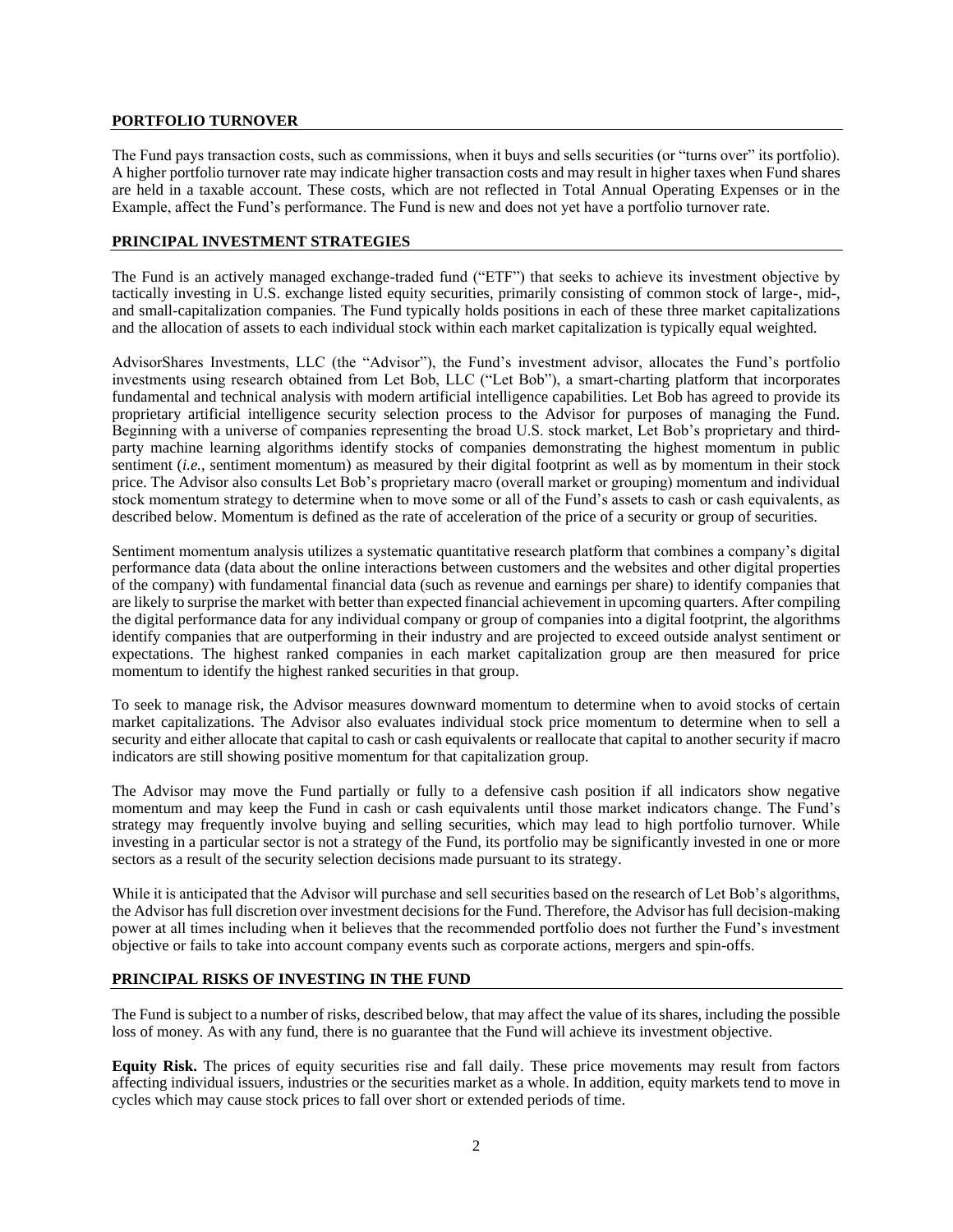**ETF Market Risk.** In stressed market conditions, the market for certain ETF shares may become less liquid in response to deteriorating liquidity in the markets for the ETF's underlying portfolio holdings. This adverse effect on liquidity for the ETF's shares in turn could lead to differences between the market price of the ETF's shares and the underlying value of those shares. In addition, there are a limited number of institutions that act as authorized participants. If these institutions exit the business or are, for any reason, unable to process creation and/or redemption orders with respect to the Fund, or purchase and sell securities in connection with creation and/or redemption orders, as applicable, and no other authorized participant steps forward to create or redeem, or purchase or sell securities, as applicable, Fund shares may trade at a premium or discount to their net asset value ("NAV") and possibly face operational issues such as trading halts and/or delisting. The absence of an active market in the Fund's shares could lead to a heightened risk of differences between the market price of the Fund's shares and the underlying value of those shares.

**Large-Capitalization Risk.** Large-cap securities tend to go in and out of favor based on market and economic conditions. During a period when the demand for large-cap securities is less than for other types of investments small-cap securities, for instance — the Fund's performance could be reduced.

**Management Risk.** The Advisor continuously evaluates the Fund's holdings, purchases and sales with a view to achieving the Fund's investment objective. However, achievement of the stated investment objective cannot be guaranteed. The Advisor's judgment about the markets, the economy, or companies may not anticipate actual market movements, economic conditions or company performance, and these factors may affect the return on your investment.

**Market Risk.** Due to market conditions, the value of the Fund's investments may fluctuate significantly from day to day. Price fluctuations may be temporary or may last for extended periods. This volatility may cause the value of your investment in the Fund to decrease. Local, regional, or global events such as war, acts of terrorism, the spread of infectious illness or other public health issues, recessions, or other events could have a significant impact on the market generally and on specific securities. The market value of a security may also decline because of factors that affect a particular industry or industries, such as labor shortages or increased production costs and competitive conditions within an industry. Because of its link to the markets, an investment in the Fund may be more suitable for long-term investors who can bear the risk of short-term principal fluctuations, which at times may be significant.

**Mid-Capitalization Risk.** Mid-cap companies may be more volatile and more likely than large-cap companies to have limited product lines, markets, or financial resources, and to depend on a few key employees. Returns on investments in stocks of mid-cap companies could trail the returns on investments in stocks of large-cap companies or the equity market as a whole.

**Models and Data Risk.** When models and data prove to be incorrect or incomplete, any decisions made in reliance thereon expose the Fund to potential risks. In addition, the use of predictive models has inherent risk. Because predictive models are usually constructed based on historical data supplied by third parties, the success of relying on such models may depend heavily on the accuracy and reliability of the supplied historical data.

**Portfolio Turnover Risk.** The Fund may experience relatively high portfolio turnover, which may result in increased transaction costs and performance that is lower than expected.

**Small-Capitalization Risk.** Security prices of small cap companies may be more volatile than those of larger companies and therefore the Fund's share price may be more volatile than those of funds that invest a larger percentage of their assets in securities issued by larger-cap companies. These risks are even greater for micro-cap companies.

**Temporary Defensive Position Risk.** If the Fund takes a temporary defensive position as part of its investment strategy, it may invest all or a large portion of its assets in cash and/or cash equivalents and may not achieve its investment objective.

**Trading Risk.** Shares of the Fund may trade above or below their NAV. The trading price of the Fund's shares may deviate significantly from their NAV during periods of market volatility and, in such instances, you may pay significantly more or receive significantly less than the underlying value of the Fund's shares. There can be no assurance that an active trading market for the Fund's shares will develop or be maintained. In addition, trading in shares of the Fund may be halted because of market conditions or for reasons that, in the view of the NYSE Arca, Inc. (the "Exchange"), make trading in shares inadvisable.